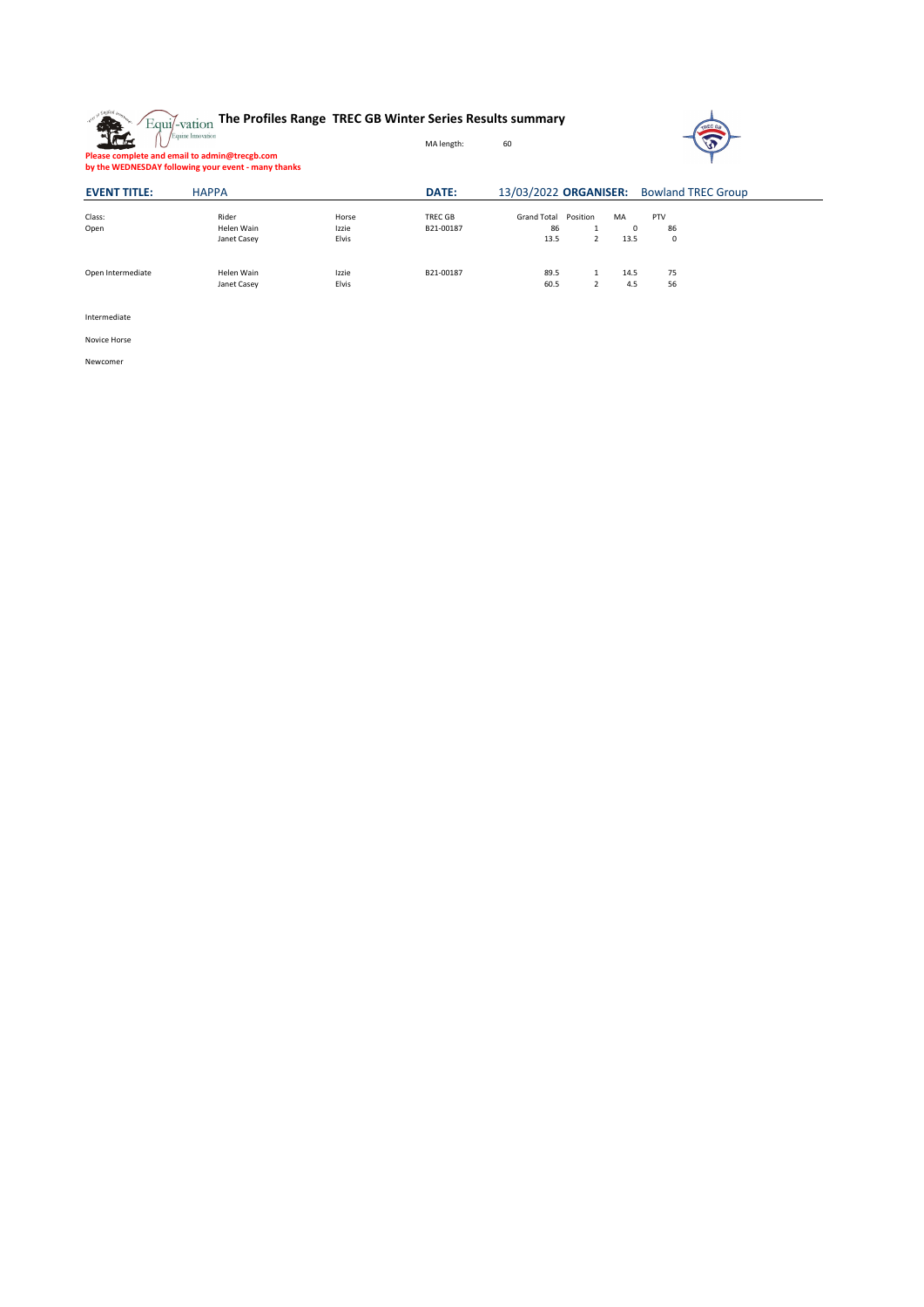| so English iron.    | Equil-vation                      | The Profiles Range TREC GB Winter Series Class summary |              |                                             |           |                       |                        |                |                 |               |                           |                            |        |      |           |                                    |    |
|---------------------|-----------------------------------|--------------------------------------------------------|--------------|---------------------------------------------|-----------|-----------------------|------------------------|----------------|-----------------|---------------|---------------------------|----------------------------|--------|------|-----------|------------------------------------|----|
| <b>EVENT TITLE:</b> | Equine Innovation<br><b>HAPPA</b> |                                                        | <b>DATE:</b> |                                             |           | 13/03/2022 ORGANISER: |                        |                |                 |               | <b>Bowland TREC Group</b> |                            |        |      |           |                                    |    |
| <b>Class:</b>       | <b>Open</b>                       |                                                        |              |                                             |           |                       |                        |                |                 |               |                           |                            |        |      |           |                                    |    |
| <b>RIDER</b>        | <b>TREC GB NO</b>                 | <b>HORSE</b> (very important)                          | JUMP         | Corridor<br>$o_{i_{\zeta_{\zeta}}^{\cdot}}$ | Rein Back | Tear Drop             | Weave Lea<br>Side Pass | Park Horse Leq | Road Closed Lea | Mount Offside | Deductions for circling   | <b>PTV</b><br><b>TOTAL</b> | CANTER | WALK | <b>MA</b> | <b>GRAND</b><br><b>TOTAL TOTAL</b> | ໌ດ |
| Helen Wain          | B21-00187                         | Izzie                                                  | 10           | 10I                                         |           |                       |                        |                | 10I             |               |                           |                            | 86     |      |           | 86                                 |    |
| Janet Casey         |                                   | <b>Elvis</b>                                           |              |                                             |           |                       |                        | 0 E            |                 |               |                           |                            | 13.5   |      | $13.5$ E  |                                    |    |





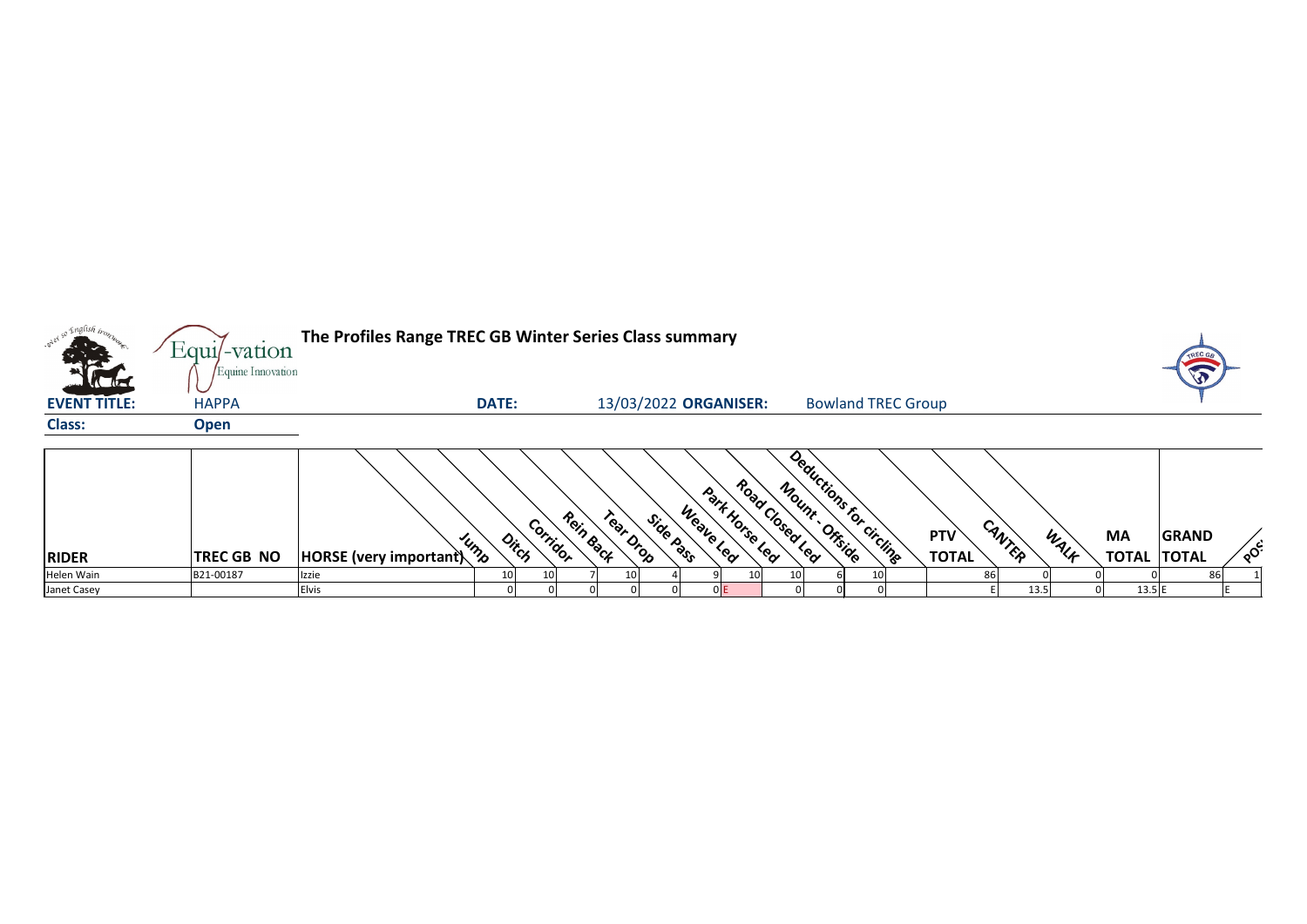| , Englis <i>h iron</i><br><b>. 02 ex</b> SU<br>$\sim 1$ | Equi/-vation<br>Equine Innovation | The Profiles Range TREC GB Winter Series Class summary |              |                                      |                                |               |                         |                           |                            |        |      |                                 |              |    |
|---------------------------------------------------------|-----------------------------------|--------------------------------------------------------|--------------|--------------------------------------|--------------------------------|---------------|-------------------------|---------------------------|----------------------------|--------|------|---------------------------------|--------------|----|
| <b>EVENT TITLE:</b>                                     | <b>HAPPA</b>                      |                                                        | <b>DATE:</b> |                                      | 13/03/2022 ORGANISER:          |               |                         | <b>Bowland TREC Group</b> |                            |        |      |                                 |              |    |
| <b>Class:</b>                                           | <b>Open Intermediate</b>          |                                                        |              |                                      |                                |               |                         |                           |                            |        |      |                                 |              |    |
| <b>RIDER</b>                                            | <b>TREC GB NO</b>                 | Rein Back<br><b>HORSE</b> (very<br>$ important\rangle$ | Tear Drop    | Road Closed<br>Side Pass<br>Corridor | Tumaround box Lea<br>Ditch Lea | Mount Offside | Deductions for circling |                           | <b>PTV</b><br><b>TOTAL</b> | CANTER | WALK | <b>MA</b><br><b>TOTAL TOTAL</b> | <b>GRAND</b> | ໌ດ |
| Helen Wain                                              | B21-00187                         | Izzie                                                  |              |                                      |                                |               | 10                      |                           | 75                         | 13.5   |      | 14.5                            | 89.5         |    |
| Janet Casey                                             |                                   | <b>Elvis</b>                                           |              | 10I                                  |                                |               | 10                      |                           | 56                         | 4.5    |      | 4.5                             | 60.5         |    |



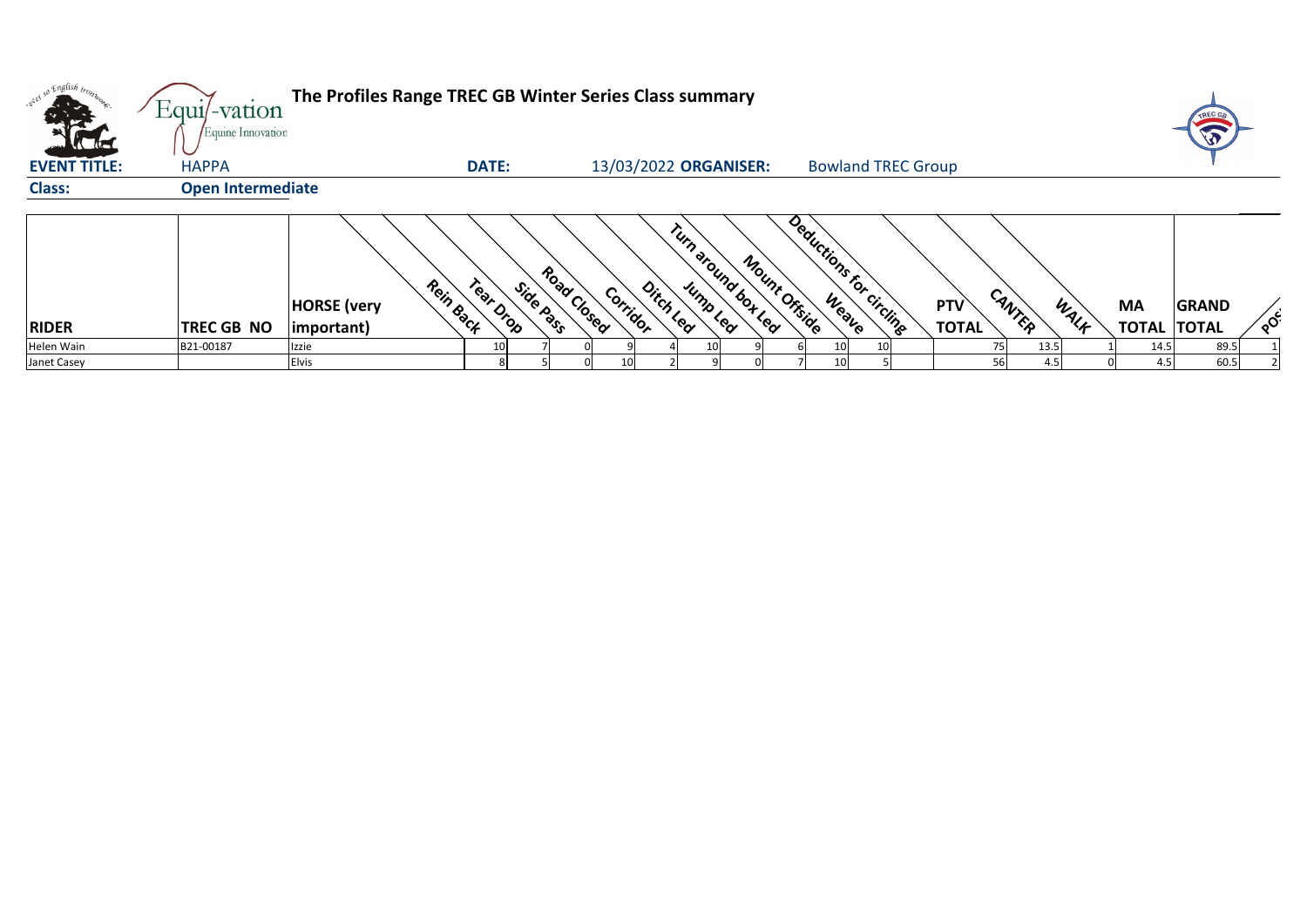

## **TREC GB Winter Series Class summary**

| <b>EVENT TITLE:</b>      | <b>HAPPA</b>      |                                                           | <b>DATE:</b> |            |                 |                 |                                              |                     | 13/03/2022 ORGANISER: |  | <b>Bowland TREC Group</b> |                            |        |      |           |                                    |        |
|--------------------------|-------------------|-----------------------------------------------------------|--------------|------------|-----------------|-----------------|----------------------------------------------|---------------------|-----------------------|--|---------------------------|----------------------------|--------|------|-----------|------------------------------------|--------|
| <b>Class:</b>            | <b>Open Led</b>   |                                                           |              |            |                 |                 |                                              |                     |                       |  |                           |                            |        |      |           |                                    |        |
| <b>RIDER</b>             | <b>TREC GB NO</b> | Prepare to Mount Offside<br><b>HORSE</b> (very important) | Road Closed  | Park Horse |                 | Corridor        | $\phi_{i_{\tilde{\mathcal{C}}_{\zeta_{j}}}}$ | Side-Racis<br>Weave | Turn around box       |  | Deductions for circling   | <b>PTV</b><br><b>TOTAL</b> | CANTER | WALF | <b>MA</b> | <b>GRAND</b><br><b>TOTAL TOTAL</b> | $\sim$ |
| Helen Wain               |                   | Izzie                                                     |              |            | 10 <sub>l</sub> | 10 <sup>1</sup> | 10 <sup>1</sup>                              | 10                  |                       |  |                           | 91                         |        |      |           | 91                                 |        |
| Andrew Bond              |                   | Rose of Rossendale                                        |              |            | 10              | 10              |                                              |                     |                       |  |                           | 65                         |        |      |           | 65                                 |        |
| <b>Beverley Earnshaw</b> |                   | Wellbrow Landy                                            |              |            | 10              |                 |                                              |                     |                       |  |                           | 55                         |        |      |           | 55                                 |        |
| Caroline Gudgeon         |                   | Chathill Valentine                                        |              |            |                 |                 |                                              |                     |                       |  |                           | 31                         |        |      |           | 31                                 |        |





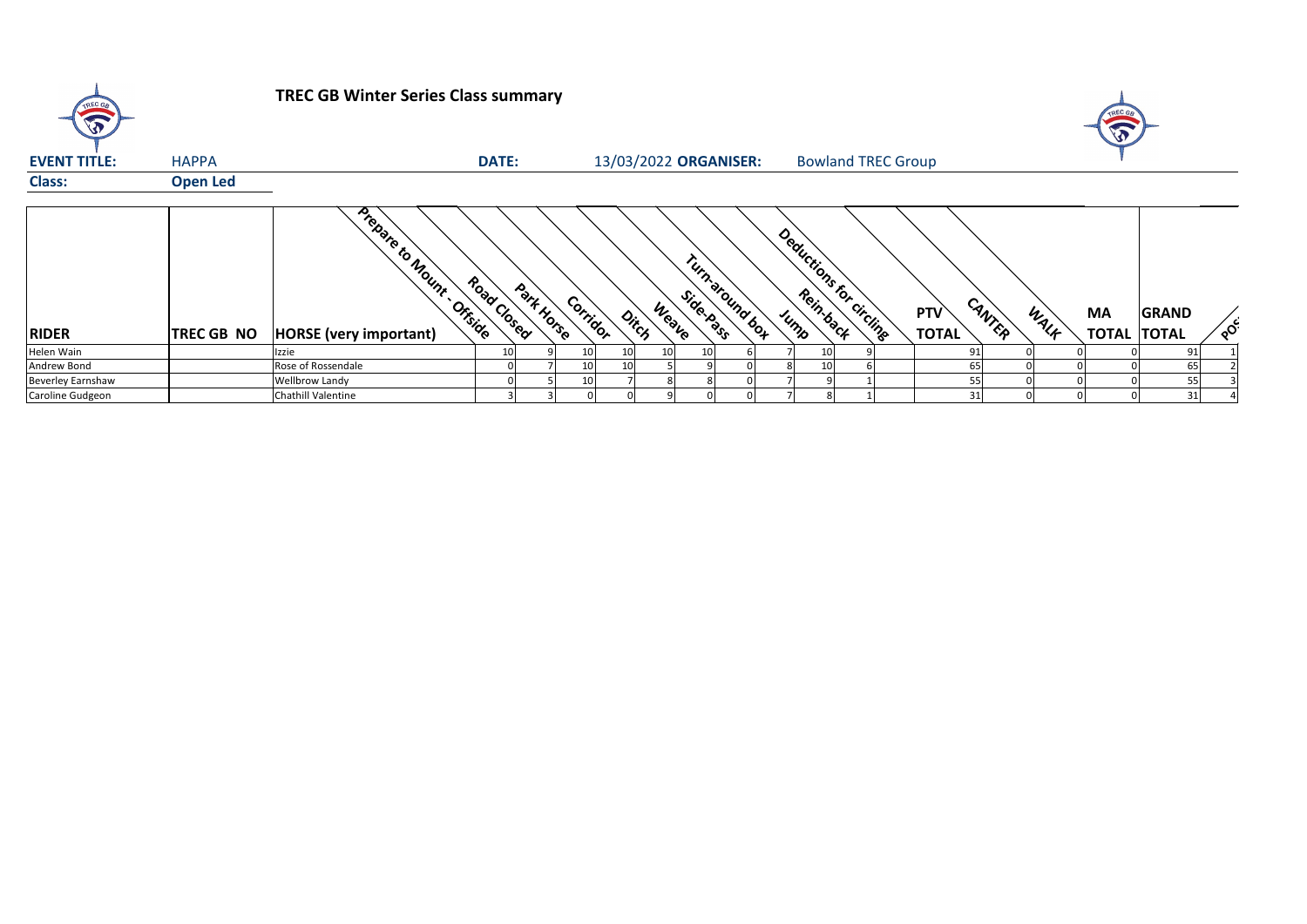## **TREC GB Winter Series Class summary** E **EVENT TITLE:** HAPPA **DATE:** 13/03/2022 **ORGANISER:** Bowland TREC Group **Class: Novelty - Pick Own Line Obstacle 10 Deductions for cirling** Obstacle 3 **RIDER TREC GB NO HORSE (very important)** Obstacle 5 Obstacle 6 Obstacle 2 Obstacle 9 Obstacle > Obstacle 8 Obstacle 9 Caroline Gudgeon | Chathill Valentine | 5| 8| 8| 5| 7| 10| 0| 7| 8| 9| | 67| 15| 3| 18| 85| 1 Helen Wain Izzie 7 8 9 6 10 9 0 6 7 10 72 11.5 0.5 12 84 2